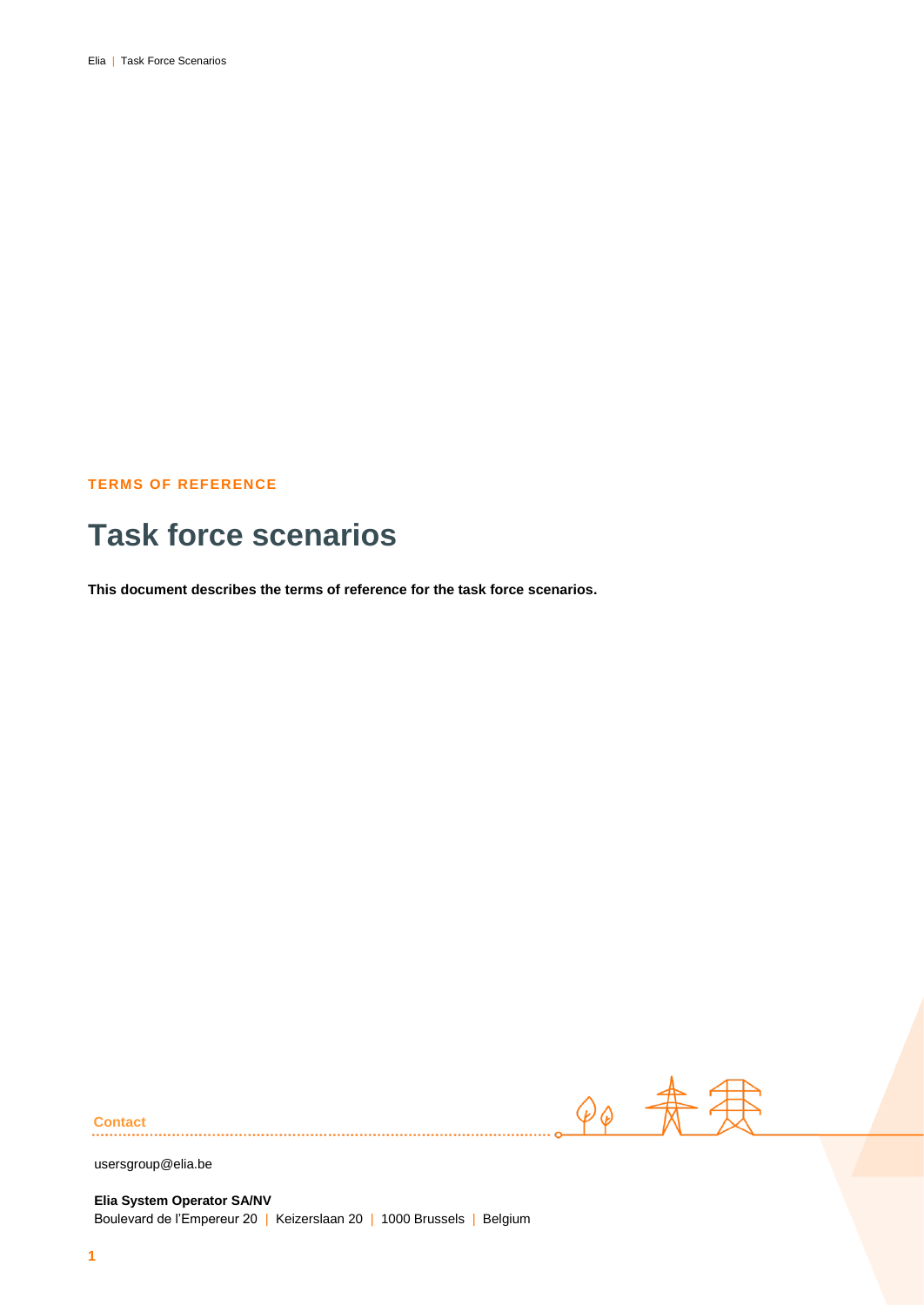# Contents

| 4. |  |
|----|--|
|    |  |
|    |  |
|    |  |

90 寿君

**Contact** 

usersgroup@elia.be

Elia System Operator SA/NV Boulevard de l'Empereur 20 | Keizerslaan 20 | 1000 Brussels | Belgium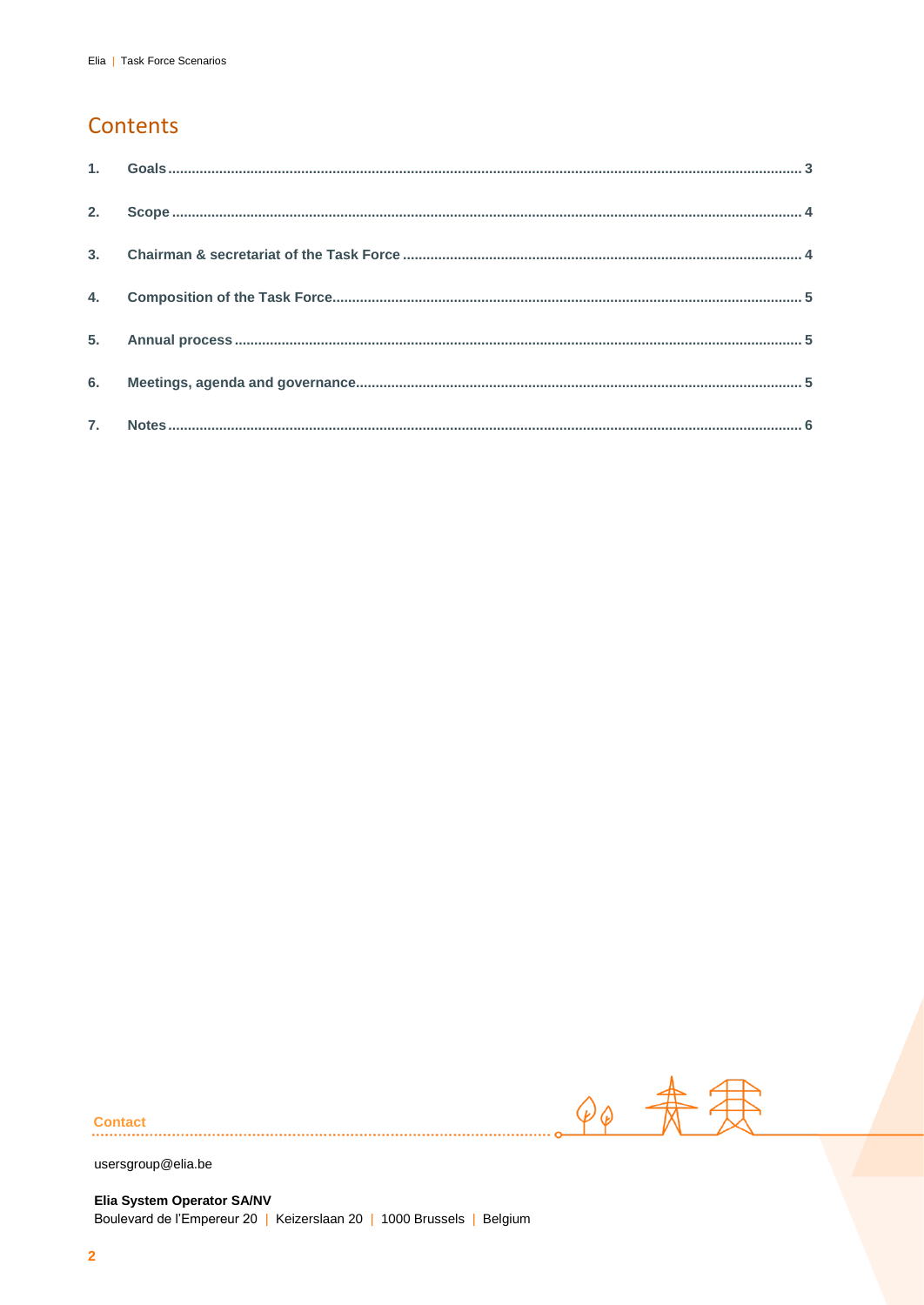### <span id="page-2-0"></span>**1. Goals**

Elia establishes the Task Force, as a consultative body for the development of future scenarios for the power system. The task force aims at co-creating storylines & scenarios for electrical demand and supply, both qualitatively & quantitatively for the use in studies performed by Elia. The final deliverable of the annual scenario creation process is the publication of a Belgian scenario report that serves as input for these studies. This final report will be published on the Elia website at the end of each year.

The task force will add value to the scenario creation process by means of:

- o *Increasing stakeholder participation:* stakeholders will be more involved in the scenario creation process. Stakeholders will be actively called upon to provide evidence based data to feed the various discussions. Stakeholders will become more involved in prioritization of scenario related research topics. Stakeholders will, thanks to this task force, also be involved in long term storyline creation that will be used in Elia studies.
- o *Increasing transparency:* the task force aims to rationalize the scenario creation process, discuss openly on the correct interpretation of parameters, visualize assumptions in a consequent manner and communicate transparently on the level of agreement.
- o *Improving coherence:* creating a Belgian quantified scenario framework for Belgian scenarios as the final deliverable of this task force increases coherency between a growing amount of annually performed studies.
- o *Improving data quality:* by providing a forum for discussion, in which scenario specific topics (demand, market response, renewables …) are covered separately and in depth, stakeholders have the opportunity to delegate subject matter experts to the task force in an ad hoc manner. In organizing a call for evidence, a larger number of trustworthy sources can be harnessed for the creation of scenarios.
- o *Increasing efficiency*: by centralizing scenario governance, this task force eliminates a part of the need for scenario discussions at individual study level, thus freeing up time for study specific discussions in the respective task forces.
- o *Comply to EU regulations*: for European studies, TSO's are required to submit scenario data for their country. The data for Belgium will be collected through this task force. When countries can perform additional analyses based on modified data and/or perform sensitivities, these options can also be discussed in the task force.

<span id="page-2-1"></span>These Terms of Reference describe the organization and operation of the Task Force.

**Contact**

 $\varphi_{\varphi}$   $\frac{1}{N}$ 

usersgroup@elia.be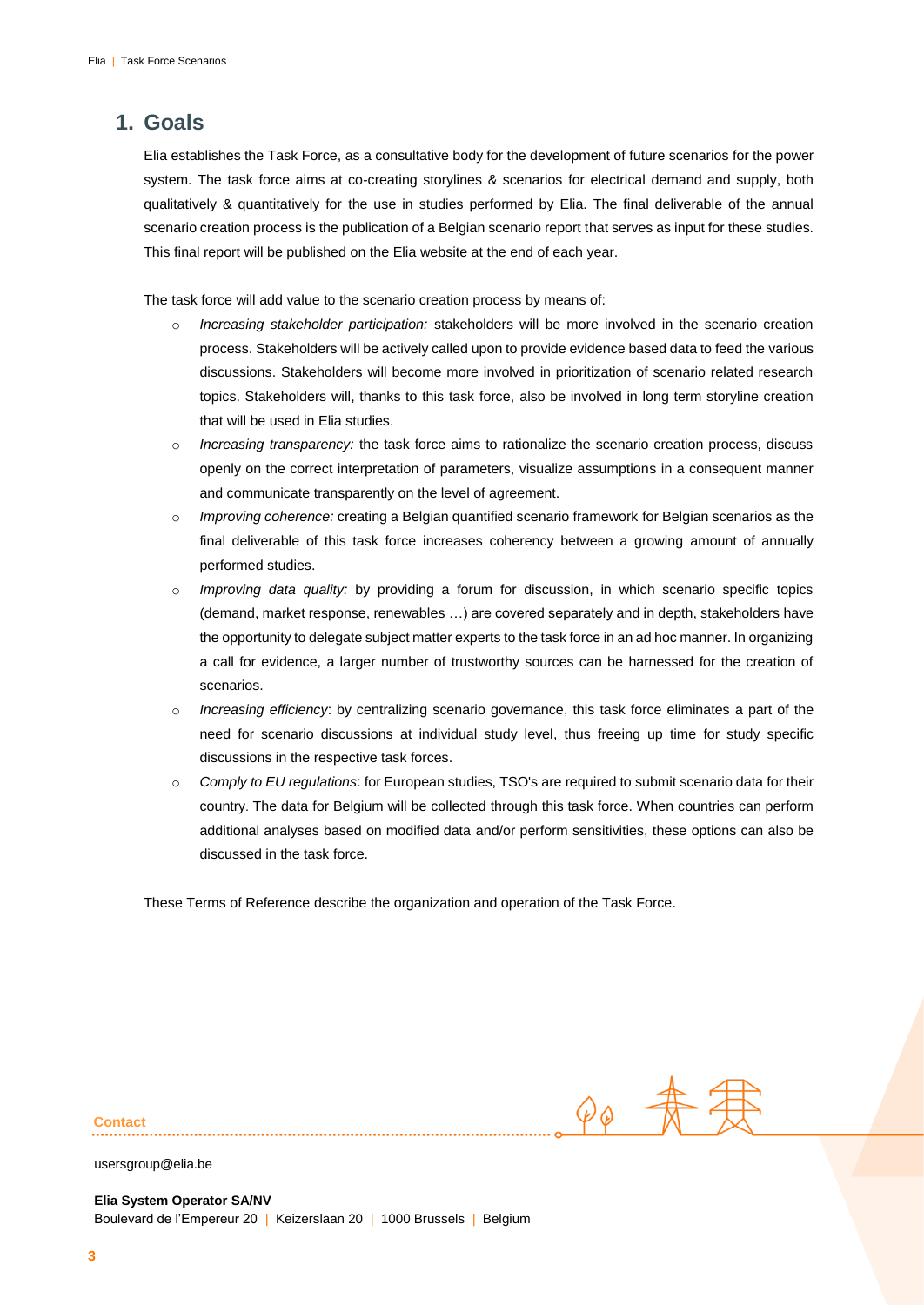## **2. Scope**

The task force will provide a forum for stakeholders to engage with Elia and each other in discussions. This section describes the scope of these discussions.

The following topics are considered in scope of this task force:

- scenario storylines, both bottom-up and top-down;
- scenario quantification, both for the short term (coming 5 to 10 years) and long term (up to 30 years). It is important to understand that this task force is not only gathering data for adequacy assessments. The scenarios created in the task force will be used for economic analyses, prospective studies, … as well;
- discussions on evidence based data, as provided by the stakeholders in the 'call for evidence', in the form of presentations given by stakeholders themselves, or ad hoc invitees;
- the relationship between the co-created scenarios and their application in the different Elia studies;
- closing discussions following the consultation of the final scenarios before the scenario report creation.

The following topics are considered out of scope of this task force (non-exhaustive list):

- discussions on market modelling methodology (e.g. flow-based, ...). Questions about this can be addressed to the concerned studies' task force.
- discussions on grid modelling (e.g. discussions on load flow models, model reduction techniques, ...).
- discussions on study results, and how they compare to other studies. These are to be held in their respective task force.

# <span id="page-3-0"></span>**3. Chairman & secretariat of the Task Force**

#### Chairman:

- o The Task Force will be led by the Chairman, appointed by Elia
- o The Chairman presides over the Task Force
- o The Chairman will ensure that the guidelines regarding governance are respected.

#### Secretary:

- o Elia will appoint a secretary.
- o The secretary will provide administrative, logistical and technical support.
- <span id="page-3-1"></span>o The secretary will take responsibility for organizing the meetings, drafting the minutes of meeting (MoM) and is the general point of contact (SPOC) for the members of the Task Force.

 $90$ 

**Contact**

usersgroup@elia.be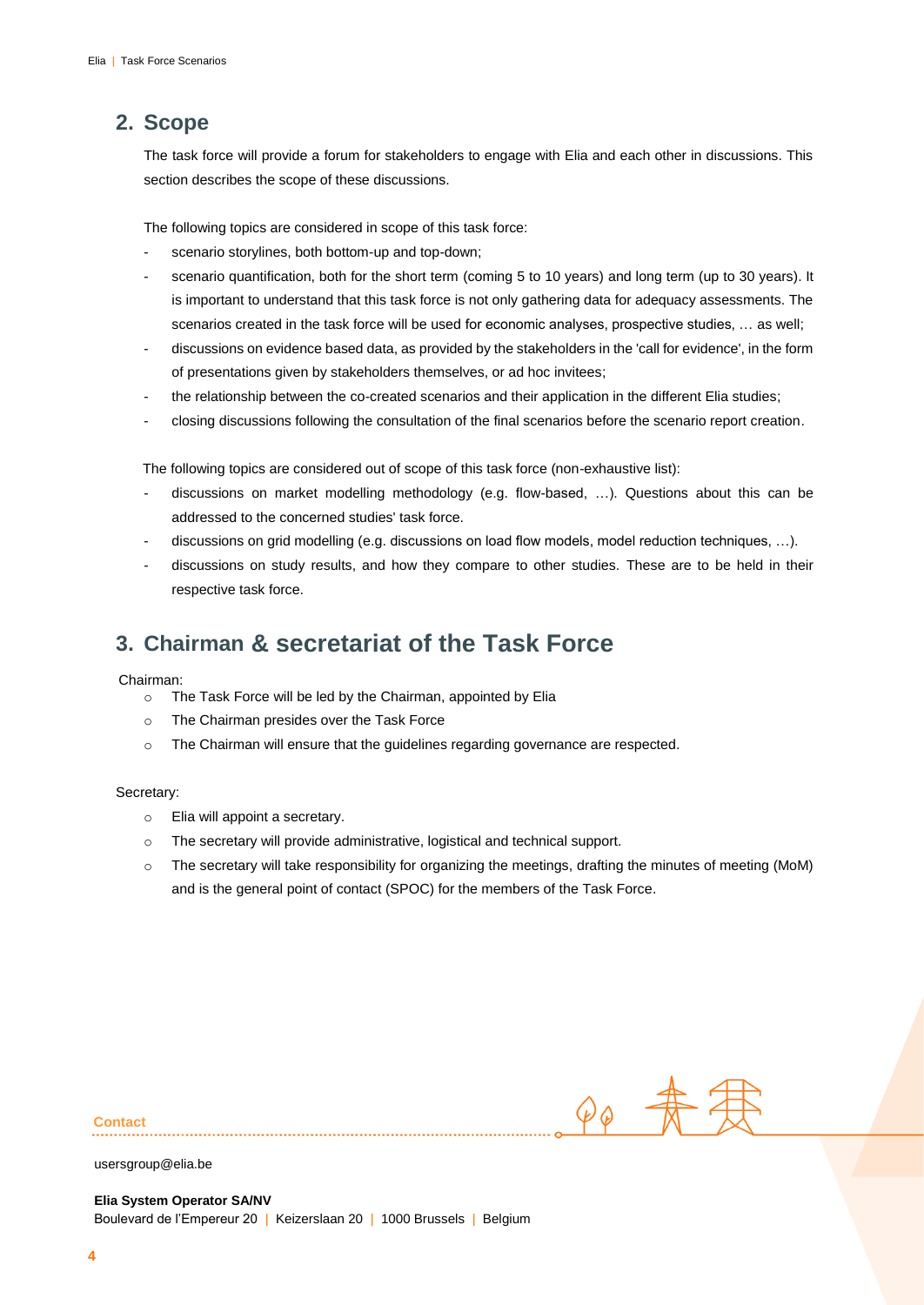## **4. Composition of the Task Force**

The Task Force is composed as follows:

- o The Elia delegation is composed of a Chairman and the secretary. Based on the agenda of the meeting, additional experts from within Elia will be invited.
- o A composition of members from industry, regulators, government, system operators, environmental organizations… composed after an official Call for Members.
- o Participation remains open during the first year (2021). Request for invitation to the Task Force can be sent to the usersgroup mailbox.
- o Topics for workshops will be announced in advance. Members are allowed to invite experts from within their organization.
- $\circ$  The participants should be present in the workshops, actively engage in the discussions and react to the public consultation of the scenario report.

## <span id="page-4-0"></span>**5. Annual process**

Although at the time of writing the annual process is still under construction, the following general principles will be upheld:

- o The process for co-creating scenarios will be reiterated every year. However, the recurrence of long term scenario creation will be linked to the recurrence of studies depending on these scenarios, whereas an updated quantification of the short term scenarios will be in scope every year.
- $\circ$  The annual process will be split in two parts: an exploration and a consolidation phase.
- o In the exploration phase, a call for evidence will be held, topics for discussion will be prioritized, and one or more workshops to discuss these topics will be organized. In these interactions, consensus is the desired outcome, but not the end-goal.
- $\circ$  In the consolidation phase, Elia will consolidate all input into scenarios, which are then consulted upon. They will be made available via the Elia website. The delivery date for these scenarios is expected to be October of each year. Upon completing this consultation, final tweaking is performed after which a scenario report will be drafted by Elia. For the sake of transparency and future reference, Elia will clarify whether the data was achieved through consensus or dissension. This scenario-report will be made available on the Elia website as well and its delivery is to be expected in December of each year.

### <span id="page-4-1"></span>**6. Meetings, agenda and governance**

- o The Task Force will meet at Elia's headquarters, unless a different venue is decided on by the Chairman, in consultation with the members of the Task Force.
- o Instead of physical meetings, digital meetings will be put into place when safety restrictions require so (e.g. in the case of a health crisis).

 $90$ 

**Contact**

usersgroup@elia.be